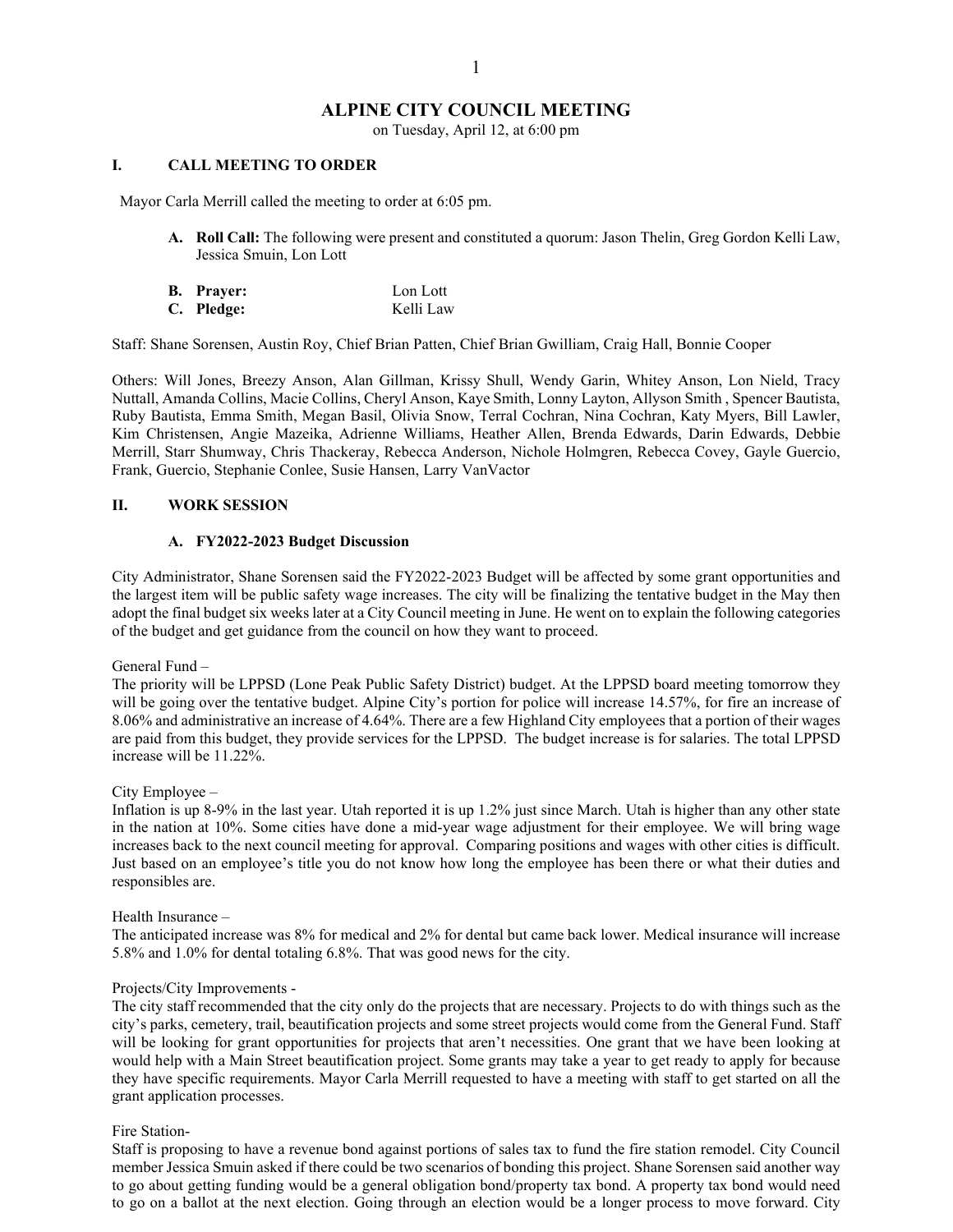Attorney Craig Hall said a tax revenue bond is the most common way to go about getting money to do a project of this size. School districtstend to go with general obligation bond when building new schools because it issafer revenue source than sales tax.

Shane Sorensen said whatever excess the city has we put it into our Capital Improvements Fund. That is how the city has built projects throughout the city in the parks or trail etc. The city may still need to raise property tax if the council want to continue to do these projects. Jessica Smuin said the city does the RAP (Recreational, Arts, and Parks Cultural Funding) tax that could be used, just not this year. Shane Sorensen said the RAP tax would generate about \$100K. Mayor Carla Merrill asked what amount the city anticipated paying for the bond. Shane Sorensen said the bond for the fire house would be for 20 years at \$200K per year. Alpine City has not bonded previously for any other projects. If the city wants to continue to make improvements throughout the city there may need to be a property tax increase. Staff needs direction from council on how to move forward in order to present the tentative budget.

Mayor Carla Merrill asked what the councils' options could be. Craig Hall said a general bond could be a possibility during any general election in November. Shane Sorensen said that would be a property tax increase and he suggested the simpler option would be if the city were to do a property tax increase through the city's budget and truth in taxation and not go through an election process. The city has done this before when Cedar Hill left the LPPSD. In that process the council approve the budget, but it is subject to the truth in taxation which takes place in August. Another option is if the council would be willing to do less project and have lesser or maybe no tax increase. Mayor Carla Merrill explained why there has been a significant increase in salaries for our police force and fire department. It is simply to retain the employees we have. Other counties were paying 17-20% higher than Lone Peak Safety District, not Utah County as some of the other cities in Utah County have already made Mid-Year adjustments or announced increases for the upcoming year. Alpine and Highland City want to keep those employees with experience, we need to stay competitive with wages. Instead of hiring and training all new employees. Mayor Carla Merrill said she would like the city to continue future projects. She said she knows it is not popular but sees a need for raising taxes.

#### Water –

City Council member Lon Lott asked if the numbers for the capital improvement projects for water are just projected numbers. Shane Sorensen answered yes between \$400-\$500K. Water is coming from its own fund and would mainly be replacements so that the city does not get behind on its infrastructure. The city does have ageing waterlines.

#### Streets –

Shane Sorensen said in this current year's budget the city has spent \$700K on street maintenance. In previous years the city spent around \$400-\$500K. Cost have gone up and to get approximately the same work done was a little bit more because the city had the addition of the transit tax on top of the class C road funds. That money is dedicated for roads and sidewalks that is why it is higher in this year's budget. When we do a large project like 800 South, Pioneer Drive or Grove Drive, some of the money would come from the general funds. We can take money from the Class C Road funds for these road projects. He does not recommend delaying any street maintenance such as overlays.

#### Sewer –

Sewer line do not have many deficiencies just some maintenance.

#### Pressurized Irrigation (PI) -

The city just adopted our capital improvement plan. As part of the PI study Lewis and Young will have some recommendation to the city's PI system at the next council meeting. The city will need to bond for the of the improvement that will need to happen throughout the city. Shane Sorensen suggested taking some of the city's ARPA (America Rescue Plan Act) funds and putting that towards a new well. There are a lot of grant funds out there dealing with drought resiliency. Some of the grant the city will have to have matching funds. There is one grant the city is applying for to help build the new well or rehab an older well through the water smart program. Jessica Smuin asked what fund the new storage tank would come out of. A new storage tank could come from our water impact fund and could also come from a grant.

Lon Lott said the major difference in this budget then from years past will be wage increases for LPPSD and city employees and fire house remodel. He asked if the council could get a list of what projects are on the city's list to do this year. He would like to wait to see the list so that the council can review and see what projects could wait until later. The last time the city had a tax increase was three years ago and before that was twelve years. Three years ago, was Alpine School District had a big increase at the same time as Utah County. Alpine City had an insignificant portion of that tax increase. These items that the staff have brought to council tonight look like justifiable items for a tax increase. He would still like to see a list of projects before he decides. Shane Sorensen said he would get the council a list of proposed projects. Mayor Carla Merrill said these increases are a sticker shock, but she would rather see an experienced LPPSD personnel out keeping our residents safe and that is most important. City Council member Greg Gordon said the police force are down 20% of their officers. Shane Sorensen said many residents do not realize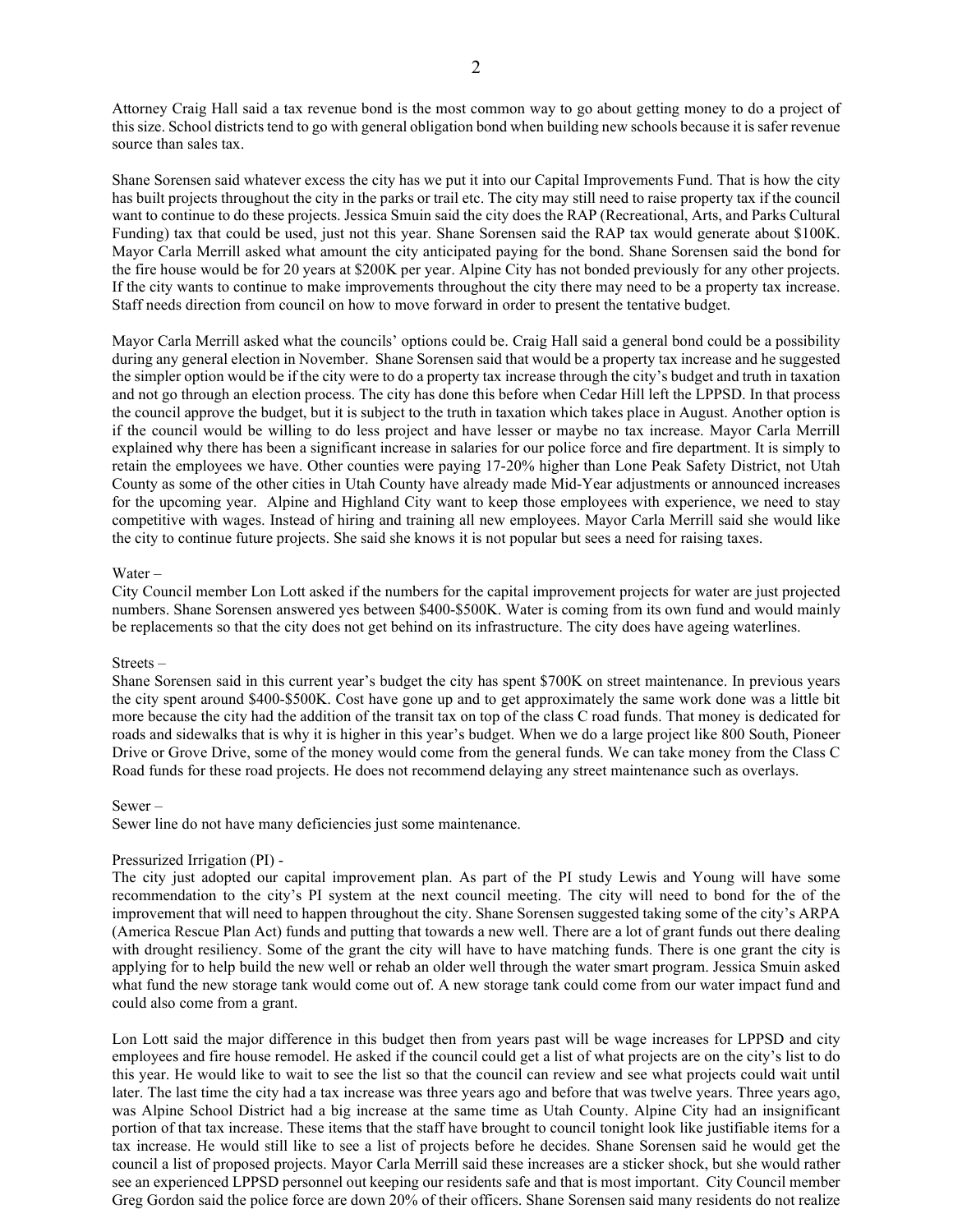that there is not a cola built into property tax. So, your tax rate is calculated by the state increase to give the same revenue the city had the year before plus new growth. So, there is not a three to four percent increase to the city's revenue. The only way to increase the revenues is through a property tax increase. City Council member Jason Thelin said the city should not raise taxes without thought but there are times to do it and the city has done it before specifically for the cost increase for the LPPSD. He would be in favor of looking into tying the administrative salary costs of the LPPSD to the tax increase as an option.

Shane Sorensen asked council if they had any projects, they had to forward them to him to put into the tentative budget.

## **B. Access Easement Language for Three Falls Plat Amendment**

Shane Sorensen said Craig Hall suggested changing the current language on upcoming plat amendment for Three Falls. In order to have access that goes to the upper water tank. There have been several plat amendments for Three Falls, most have been simple lot line adjustments. The upcoming lot line adjustment has access easement which is a 20-foot-wide road leading to the water tank and shared public open space. The city wants to check the language and make sure all our bases covered and know what the language means. On the original plat the language said 20-foot shared public access easement. Now the most current plats language says 20-foot public access easement in favor of Alpine City. Staff is asking council for direction on what was intended here. So, staff can address any issues with the property owners and bring this back before council for approval.

Mayor Carla Merrill said back in the April 2020 meeting the council was talking about changing border lines. She said Jason Thelin were concerned about having access to the North Mountain. When council approved the plat in June of 2020. At the meeting the developer said we would be allowed to drive up there. She said she feels all residents should have access to the area. Jason Thelin said the city already had the ability to have staff drive up to the area. He said previous City Attorney David Church had changed the wording so that the residents would have access to the North Mountain. Greg Gordon said this would be better option then having the public parking in the circle in front of the Three Falls residents' homes. Jessica Smuin said currently there is a gate up to protect where the private open space starts. Shane Sorensen said he remember from the meetings in 2020 was that the public access by bike or walking has never been in question. The question was if the public would be allowed to drive a motorized vehicle through that area. Greg Gordon said a car could drive up to the gate in the area, but it could be difficult to turn around. This is an area the city may not want open to the public in the winter months.

Lon Lott said his main concern is the ease of access for city staff to be able to get to facilities such as the water tank. Another concern would be having extra public access can lead to unwanted vandalism. Greg Gordon asked when the document says in favor of Alpine City could that be somehow construed to mean only city employees versus public access. Craig Hall answered that legally it would mean that Alpine City would determine how broad the access would be to the public. Mayor Carla Merrill said the word "public" should mean the Alpine City public. Craig Hall said "public" can mean whatever the council determines that it should mean and what access the city will allow the public to have.

Lon Lott said he didn't think there was enough room for a parking lot. If there is a lower area for a parking lot. Greg Gordon said there is parking for 2-3 by the tank but it is very steep. Lon Lott said there isn't a lot a room for more than four cars. Jason Thelin thought there could be maybe 6 parking spaces. Shane Sorensen said the slope of the hill in that area would make it difficult to additional parking. In fire or drought danger the city should not allow residents up in that area. Lon Lott was concerned about allowing the public to park all the way up to the tank.

Shane Sorensen said he needs direction on what language do you want staff to put on the plat. The original plat said it would be a shared access driveway. Mayor Carla Merrill asked the council how each one felt about allowing vehicles up the easement road. Lon Lott said he was not in favor of having any vehicles other than city employees use the access road. City Council member Jessica Smuin said she thinks residents' cars should be allowed up the easement road to have access to North Mountain and the trails. Kelli Law, Jason Thelin and Greg Gordon were all in agreement with Jessica Smuin. Greg Gordon added that the area should be well-regulated in case of fire risk.

# **III. CONSENT CALENDAR**

- **A. Approve City Council minutes of March 22, 2022**
- **B. Award Westfield Road Sidewalk Project**
- **C. Resolution R2022-17: A Resolution in Support of Ukraine and Condemning Russian President Vladimir Putin**
- **D. Resolution R2022-19: MAG Pre-Disaster Hazard Mitigation Plan**
- **E. Resolution R2022-20: A Resolutions Repealing Resolutions R2022-13 and R2022-14 Which Adopted Amendments to the Street Master Plan, Specification and Standards.**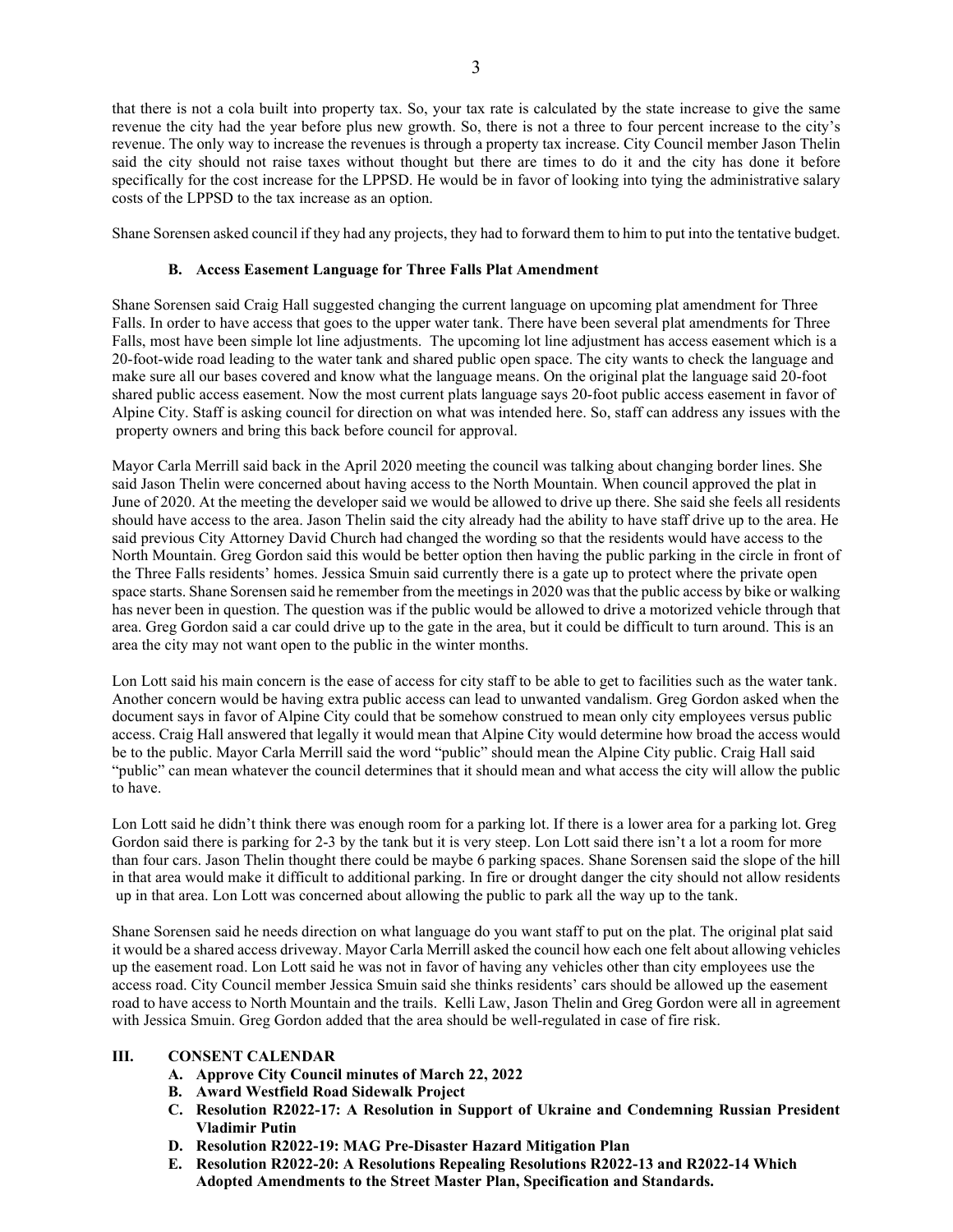## **F. Ordinance 2022-10: An Ordinance Repealing Ordinance 2022-14 Which Adopted Amendments to City Code pertaining to the Major Street Plan and Major Arterials**

Shane Sorensen asked if any of the council members had any questions about any of the items on the Consent Calendar.

**Motion:** Jason Thelin moved to have Action item (A) Final Plat - Old Moyle Mound Plat C and Action Item (C) Resolution R2022-18 to the consent calendar. Lon Lott second the motion. There were 5 yes votes and 0 no votes, as recorded below. The motion passed unanimously.

| <u>Yes</u>    | $\underline{\mathbf{N}\mathbf{0}}$ | Absent |
|---------------|------------------------------------|--------|
| Jason Thelin  |                                    |        |
| Greg Gordon   |                                    |        |
| Kelli Law     |                                    |        |
| Jessica Smuin |                                    |        |
| Lon Lott      |                                    |        |

**Motion:** Lon Lott moved to approve the consent calendar as proposed with the edit made to the minutes of March 22, 2022, by Lon Lott and Shane Sorensen. Greg Gordon seconded the motion. There were 5 yes votes and 0 no votes, as recorded below. The motion passed unanimously.

| <b>Yes</b>    | <u>No</u> | Absent |
|---------------|-----------|--------|
| Jason Thelin  |           |        |
| Greg Gordon   |           |        |
| Kelli Law     |           |        |
| Jessica Smuin |           |        |
| Lon Lott      |           |        |

#### **IV. PUBLIC COMMENT**

*David Martin Eagle Scout American Fork* 

*David Martin presented and asked the council's approval for his Eagle Scout Project. David Martin said he was a member of the Lone Peak Mountain Bike Team. He said he had noticed that the Heritage Hills trail is in need of repair. He would like to also add a bike maintenance stand along with one or two benches by the existing kiosk. The benches could be positioned to deter the motorized vehicles from accessing the trail. The bike repair station would cost \$1700. He spoke with Smith Steelworks in Spanish Fork regarding the benches \$1920 for benches would take 4-6 weeks and have a concrete pad or a concrete post copper color. He is requesting assistance from the city \$6000 from the city. Saturday May 21st or June 4th* 

Carla Merrill asked if he was willing to raise funds on his own. Jason Thelin asked if he has worked with the Trail committee. He said he has spoken to Trail Committee chair Will Jones but could work more with him. Jessica Smuin asked about a 360 view if he has considered. Shane Sorensen said he would have to check and see if that would be on an easement or if was on city property. Will Jones said he had approved all the locations. Jason Thelin asked will if there were a priority the Trail Committee would do. Will Jones said he thinks that one bench and the bike repair would the highest priority. Mayor Carla Merrill said she would like to see matching funds. Bike shops have or donated or sponsored by whoever. Jason Thelin asked how he would be getting his service hours for the project. Picking up and installing and leveling. Jason Thelin agreed David Martin should raise some funds and agreed that this would be a great project for the city. Jessica Smuin said she thinks the city should give him a dollar amount. Doing some repairs on the trail. Craig Hall asked him if he has been following the handbook and get the appropriate signatures. Shane Sorensen said we do have money in the budget to cover things like this project. *David Martin said he will work with Shane Sorensen and get a signature from Jason Thelin for his Eagle Scout forms.* 

#### *Larry VanVector 379 E Allegany Court*

*Larry VanVector had concerns with a horse arena located near Healey Boulevard. He said he has observed light poles being installed. He is concerned that commercial lighting will be on the four light poles. He said he knows Alpine City has a code that pertains to lights, but it is only for sports courts or parking lots. He came to the city Council tonight to ask that they help shield the community for these types of commercial lighting in residential neighborhoods.*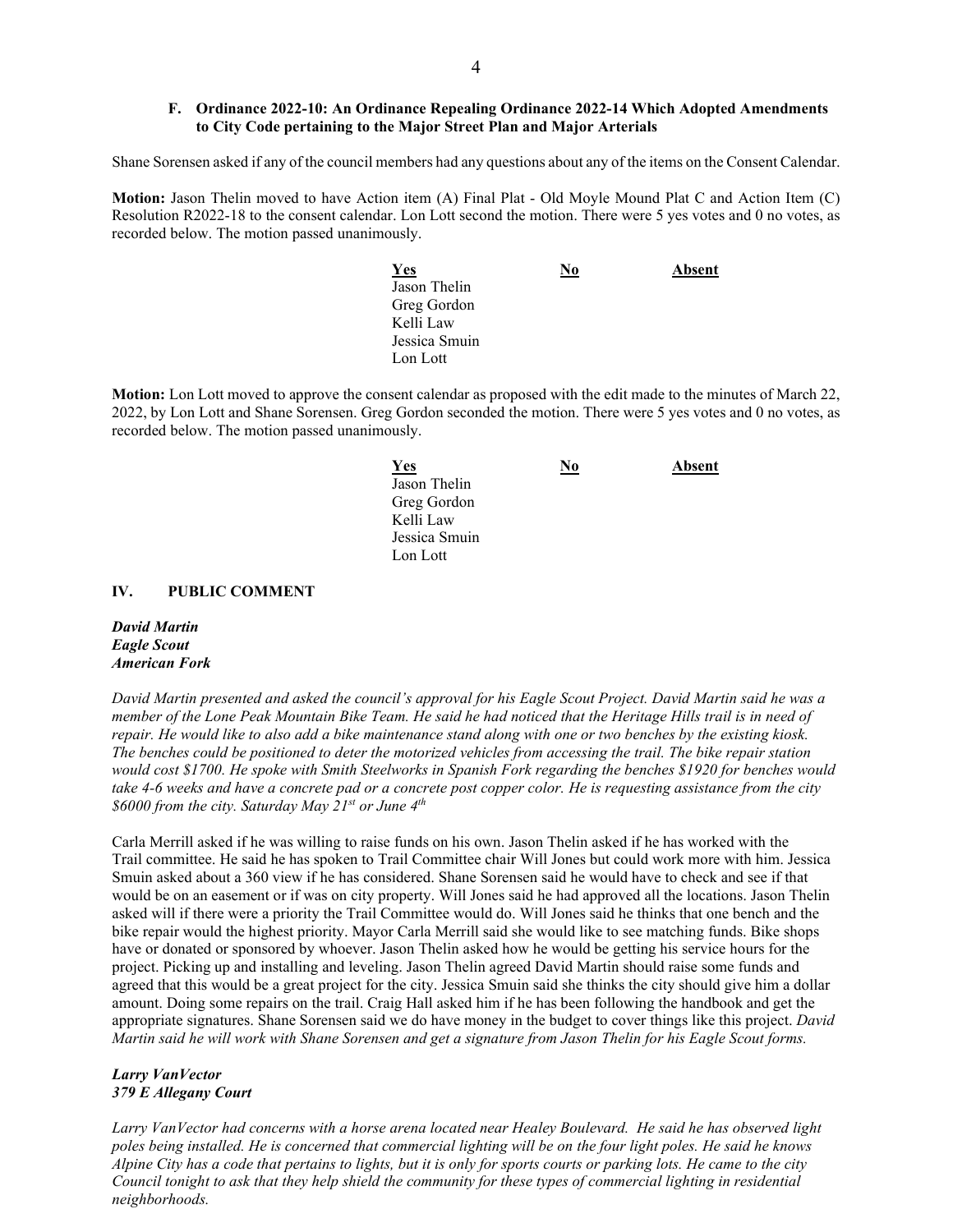City Planner Austin Roy said he ran this by Craig Hall, and Craig Hall said he didn't think the code pertained to a horse arena. Greg Gordon said this was a spirt of the code when it was written. The lights could be considered a nuisance. Austin Roy said we would need to come up with a new ordinance to address this type of lighting, perhaps a dark sky type of ordinance. Jason Thelin asked if staff knew if electricity had been brought to the polls. Austin Roy said he did not know. The council agreed that a new code/ordinance should be written.

## **V. REPORTS AND PRESENTATIONS**

# **A. Presentation by Unsheltered Utah – Wendy Garvin**

Wendy Garvin with Unsheltered Utah gave a presentation. Wendy Garvin explained Utah's issue with homelessness is affecting so many families. The group she represents is called Curbside Compassion. She understands that Alpine does not have an issue with homelessness. But she believes Alpine City can help get ahead of homelessness. Street camping has increased by 125% in Utah. Inflation is affecting everything within the state. The median cost of a home is \$500,000 this also affects the people renting these homes. The pathway to homelessness is they stay with their families or friends until they no longer can. Pre-homelessness is when someone is living with their parents and the parents suffer a financial loss. Then that can affect the adult child/adult child's family. In Lehi, American Fork, and Provo they have extended stay hotel that are by the week.

Wendy Garvin said when Rio Grande closed their shelter that meant there were not enough shelter bed and street camping increased. In a wealthier community many people may think they are helping someone by taking them to a place with resources such a Salt Lake City. But that is not always the case. By moving the homeless person that could mean moving them from a family member that may have been a form of support such a feeding them. Our group would love to have a homeless shelter located in Provo, Utah. We believe Aline, Highland, Lehi, and American Fork can get together and gather their resources. With the resources we could put together a center in Lehi or American Fork for those in need. Another resource is your police force. The police force can carry items such as kits or sleeping bag. The police can be allies for the homeless and be a positive relationship they can count on. Alpine City could provide hotel vouchers for shelter.

Wendy Garvin said they would love for ULCT (Utah League of Cities and Towns) consider a shelter in Utah County. Homeless Shelters can part of the city's infrastructure. Housing is the solution for homelessness. Affordable housing can help by putting in apartment buildings and making ten out of fifty apartments government subsidized so they are at a lower price for the resident. If the state concentrates all affordable housing in one area, then we have the projects. This is something that Alpine City can do to have a positive effect on homelessness.

## **B. Financial Report**

Shane Sorensen said sales tax is up 11.38% from the previous year. The city is in good shape financially. There were some questions in a previous meeting regarding the Doubtful Account. This account is in the budget in cases a renter leaves town or a resident dies and they do not pay their bill.

# **VI. ACTION/ DISCUSSION ITEMS**

# **A. Final Plat - Olde Moyle Mound Plat C**

Final Plat – Olde Moyle Mound Plat C was moved to Consent Calendar and approved.

# **B. Public Hearing - Creekside Park Proposed Conversion of One or Two Tennis Courts to Pickleball Courts**

Mayor Carla Merrill opened the public hearing explaining that she would allow three people in favor of keeping the tennis courts and three people in favor of repurposing the tennis courts into pickleball courts. Each person had three minutes for public comments.

# *Public Hearing - Public Comments:*

## *Spencer Bautista 1165 E Lone Peak Drive*

*Spence Bautista said although he loves pickleball he is against converting the existing tennis courts into pickleball courts. Alpine City has more than 10,000 people and only six tennis courts, which are always full. Several the youth*  in Alpine play on the High School team. Having more tennis courts as a resource for our children is a good idea.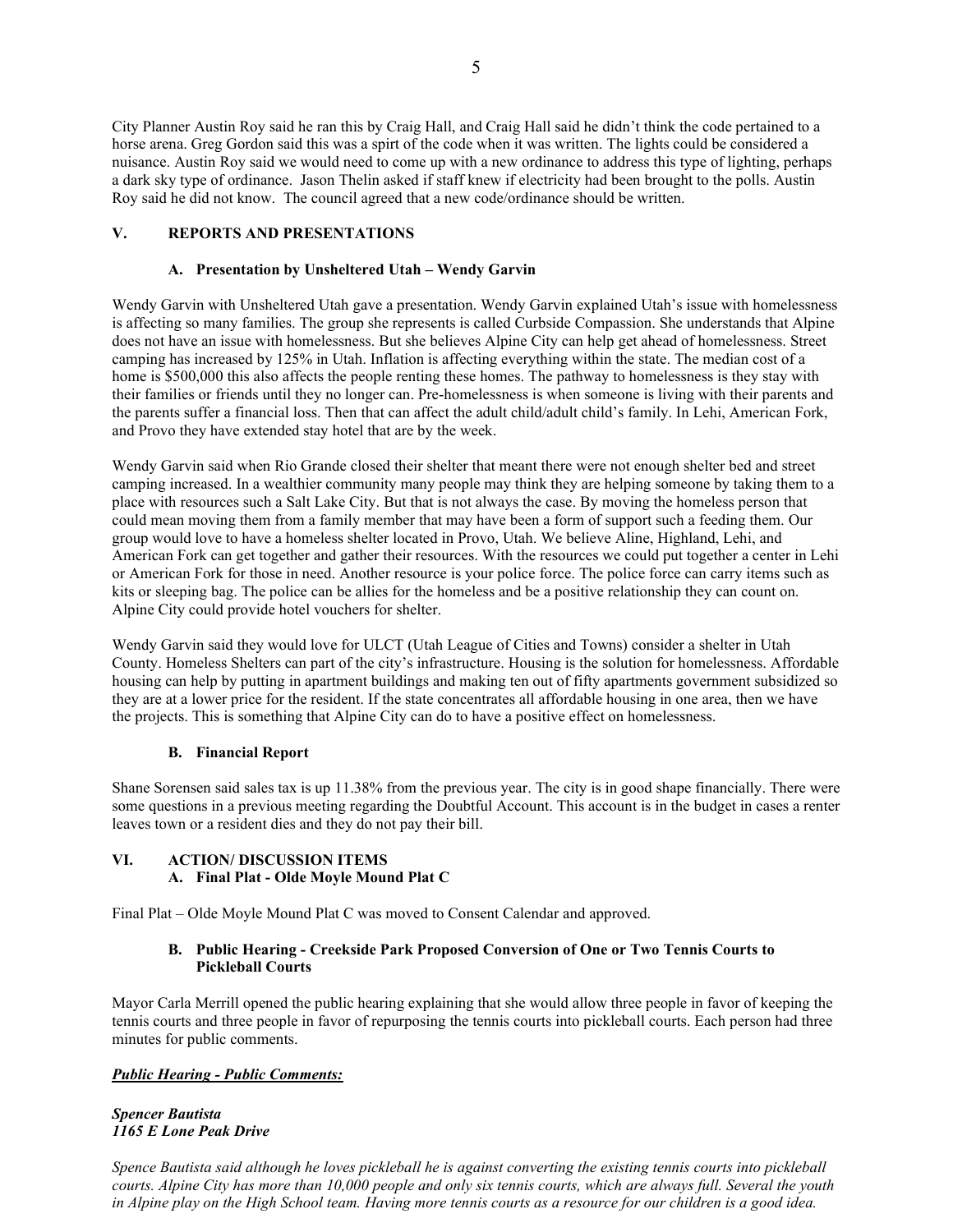*The courts in Creekside Park are for the most part full. He said he would be in favor of raising money to have more tennis courts and pickleball courts.*

Mayor Carla Merrill said at Timberline Middle School they have four tennis courts for a total of ten.

#### *Kate Byners 793 S 1130 E*

*Kate Meyers said Creekside Park is a beautiful area for tennis courts, but the nets not maintained well. There are two courts that are not usable in the morning, because of sprinkler spray onto two of the courts. She said she is not against pickleball. She would love to see pickleball courts added, but not at the risk of losing the tennis courts. If the city could build a pickleball court in Healey Park than the city should be able to pay for one at another park. The tennis courts at Burgess Park have fallen apart, that is why they became pickleball courts. She suggested if the council decided to convert the tennis courts that the pickleball that the pickleball players not be allowed to play on the tennis courts. There is also a problem with skateboarders using the courts.* 

*Ben Smith 140 N 600 E*

*Ben Smith said he plays for Lone Peak High School tennis team. It is hard to get a tennis court in the summer months and at nighttime the tennis courts are filled with pickleball players. He is in favor of pickleball just not a the risk of losing the tennis courts. He said he thinks Creekside Park is a great location for pickleball courts and believes there is enough space.* 

Mayor Carla Merrill gave background of why the city wanted to convert the two tennis courts into pickleball courts. Originally the bid for four pickleball courts in Healey Park which was \$80K. That bid price has increased to \$160- 180K. To convert two tennis courts into eight pickleball courts would be a lot cheaper.

## *Rebecca Anderson 592 E High Ridge Lane*

*Rebecca Anderson said she has been running a pickleball group out of the stake center for pickleball just two days a week for the past five years. There are between 25-30 residents participating during the winter. Through the colder months we can play indoor at the stake center but when it gets nice outside, we want to be out. Alpine has a need for pickleball courts. Resident would fill the courts. Residents of Alpine are going to be able to make connections with each other old and young alike. She has an 84-year-old woman playing pickleball and thinks more people would like to learn how to play.* 

Kelli Law asked how Mrs. Anderson felt about residents using the tennis courts for pickleball courts and dominating those courts. *Mrs. Anderson replied that the pickleball community is willing to share.*

#### *Chris Thackery 215 W Estate Drive*

*Chris Thackery said he lives right next to the Burgess Park courts. Pickleball rules state that there is a certain duration that someone can play on the courts. He has been an advocate for pickleball courts in Alpine. He has run the tournament for Alpine Days. He regrets that any of this conversation would be about any exclusion between tennis community and pickleball community. In his mind this should have never been a battle about increasing the use of public lands. It is awesome when our community can come together and utilize the facilities. He said he does not think this is about limiting courts but trying to what do we do to support the needs of the community. Everyone here seems to be in favor of pickleball just not having them rededicating the tennis courts.* 

## *Whitey Anson 484 W Westfield Road*

*Whitey Anson said he agrees with the tennis players. The city needs to maintain the tennis courts. The two tennis courts at Burgess Park have nets that have been destroyed. The lights also need to be maintained at Burgess Park tennis courts. The city needs to fix the watering issue at the east side of the courts at Creekside Park. This is not about tennis vs. pickleball. USA tennis is now endorsing pickleball. If Alpine City does not have any more pickleball courts, we are not meeting the demands of the residents.*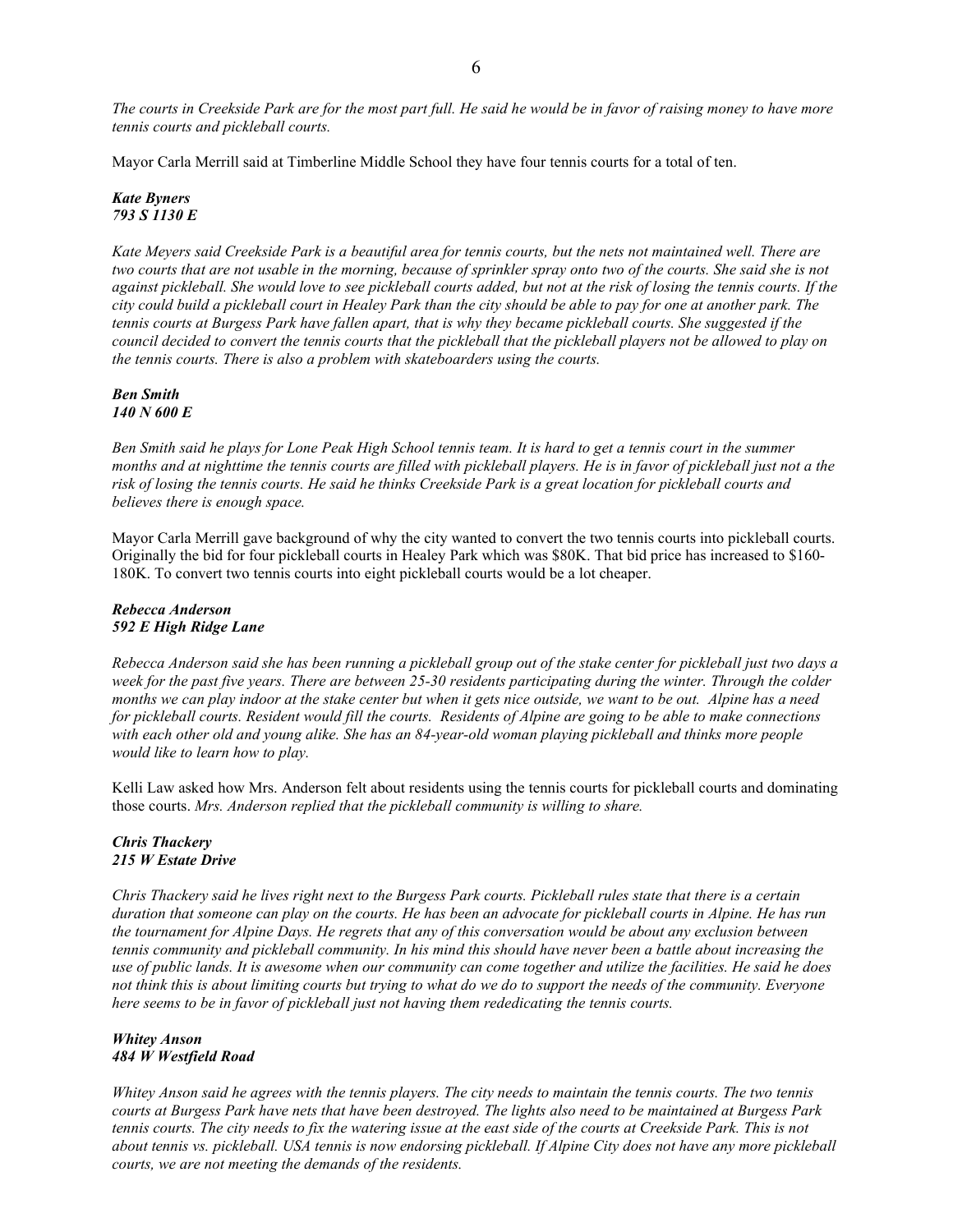Mayor Carla Merrill said originally the pickleball community had asked to convert the tennis courts at Burgess Park into pickleball courts. The reason the city decided not to that is because of the lighted tennis courts at Burgess Park. The city felt that it was important to the community have lighted tennis courts as an option to play at night. The council looked for another location for the pickleball courts and that was not an ideal location and we settled on Creekside Park. The city only has four pickleball courts verses ten tennis courts. She is not for eliminated tennis the city needs to meet the demands of the residents.

#### *Amanda Collins 1593 Rosana Lane*

*Amanda Collins said she plays organized pickleball and plays weekly. She is also a tennis mom; the Utah Valley Tennis League has grown 30-50% every year. Alpine is on a growing trend. When Alpine plays other cities Alpine has twice as many player compared to other schools. Alpine is having a higher demand for pickleball and tennis courts.* 

## *Lon Nield 965 E Quail Ridge*

*Lon Nield said he agreed with what Amanda Collins said. When the stake center was put in near his home the parking lot was leveled out for soccer fields. He suggested the city should put 16 pickleball courts in instead. That is only one acre out of Lambert Park. The parking would already be there. We could work with the church there. Grandparents can play with their grandchildren.* 

Jason Thelin said it is not the Lambert Park location or one or two acres. The city has a lot of other locations to put courts. It is a matter of cost at this point. He asked Lon Nield if he had any suggestion for raising funds/sponsoring to help with the costs of the pickleball courts. *Lon Nield said the city should try it and open it up to the community and see. Maybe the pickleball community could raise half and the city could cover the other half of the cost.* 

Mayor Carla Merrill closed the Public Hearing.

Shane Sorensen said the water on the east end of Creekside Park the city cannot control the wind. The city has thought about putting a cement apron to block the water. Mayor Carla Merrill suggest putting in a dry landscape that would not require water. Shane Sorensen said sometimes with rock that is a temptation for children to throw them on to the courts of roofs of the pavilions. The city has signs posted prohibiting skateboarding and scooters on the tennis courts. The city staff needs help from the residents that are using the courts. Burgess Park tennis courts were asphalt, and the city had the cracks repaired. The city will be putting in new nets, resurfacing the courts, and fixing the lights. The city could do a better job maintaining the tennis courts.

Greg Gordon suggested two different options. The first being converting two the tennis courts into eight pickleball courts and add four more tennis courts. The second option put in pickleball courts in the southwest quadrant of Creekside Park near the parking lot. This area would be ideal because it is near the parking, restroom, and drinking fountain. Sound proofing could be put in to help with any noise. Shane Sorensen said the large grass area to the south of the tennis courts and basketball court was set aside for Alpine Days, future recreation center, or a library. The council at the time said that no organized sports could happen at this park. Creekside Park would be a family park. There will probably never be a park of this size in the city again.

Jessica Smuin said she had received an email suggesting the four pickleball courts go on the other side of the tree line to the south of the tennis courts. Benches could go between the pickle ball and tennis courts. Mayor Carla Merrill said she likes the idea of the pickleball courts on the north end. She also likes Greg Gordon's idea because have the parking split up would be a good idea. Shane Sorensen suggested if the city council wants to build more courts that they be pickleball courts, so that the dimensions are correct for a standard pickleball court.

**Motion:** Jessica Smuin motioned to approve four new pickleball courts as we were going to build in Healey Park and then convert one tennis court into two pickleball courts via flex not a full conversion but flex courts, with signage that says tennis has precedent over pickleball. No Second. Motion failed.

Mayor Carla Merrill was concerned that the lines that would be added for four flex court would be confusing for a tennis player. She has only ever seen two flex courts max per tennis court. *Whitey Anson said two pickleball courts typically go on one tennis court. Four pickle ball courts on a tennis court are possible but not ideal.*

Mayor Carla Merrill explained with pickleball flex court the players bring their own nets, the city would not provide the nets. Timberline Middle School has pickleball flex courts on its tennis courts. Greg Gordon asked Shane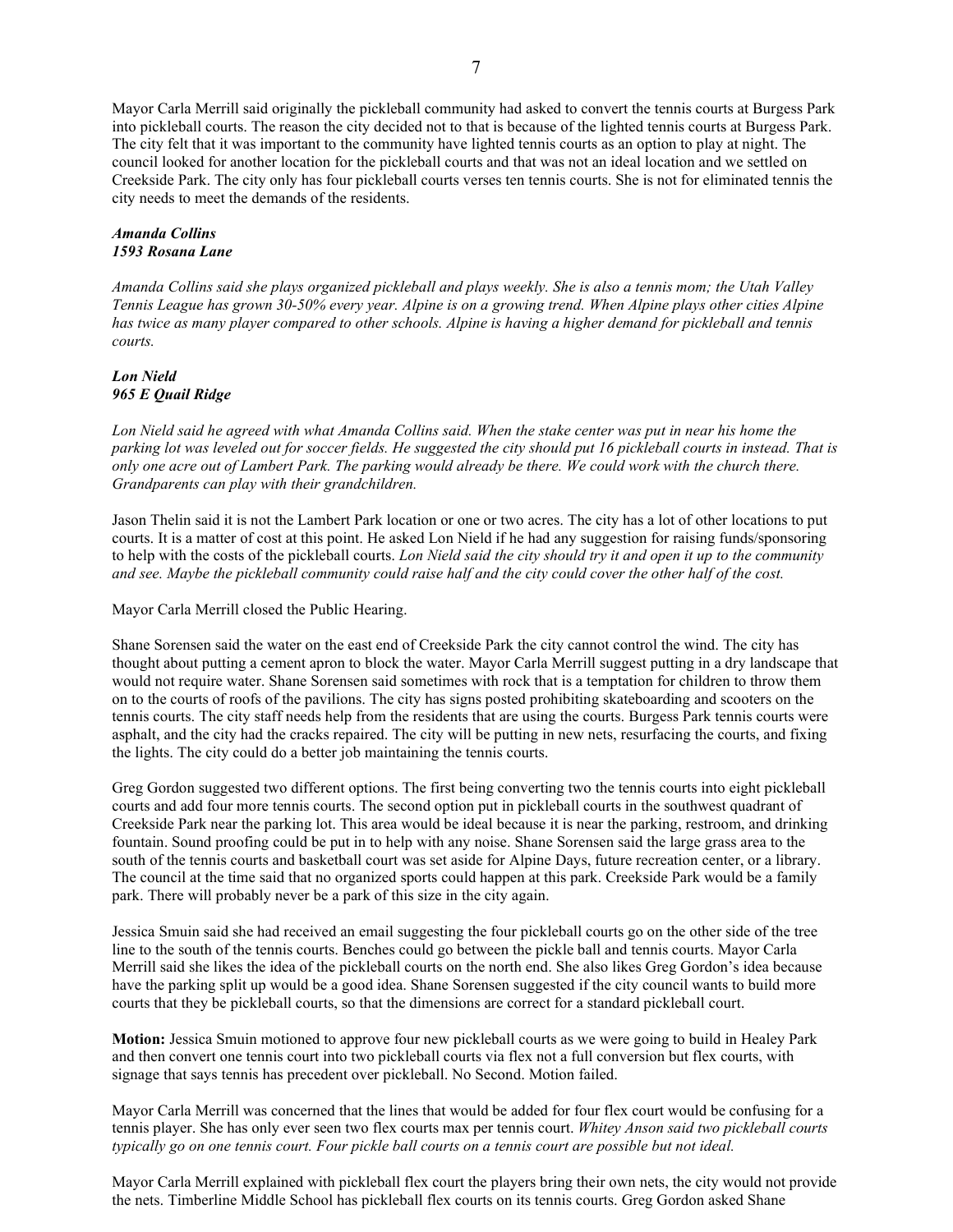Sorensen how much space was needed for a future building if that is what the city chooses to do. Shane Sorensen said there was not any kind of building laid out or parking in the area to the south of the tennis courts previously. Greg Gordon asked if the city does put in pickleball courts to the southwest end by the parking lot would there be enough room for a future building. Jason Thelin voiced concern about having room for Alpine Days activities.

Lon Lott said his perspective from being on the City Council for the past eight years is that this issue has been one of the most difficult. At the meeting all of us have listened to a presentation about homelessness. So, thinking the community and council could look at this with a different perspective. Then to ask ourselves what is important and what is not. He said he finds it interesting that as a community we cannot come to a reasonable solution or location. The council has been discussing this for quite a while now. Creekside Park seems like a better location than some of the other locations that the council has talked about. The city wants to provide for all the community and older people are playing pickleball and our community is becoming an older community and providing a sense of community. We are trying to provide it for everyone, and we thought we had a good solution. The city thought biggest concerns with putting the pickleball courts in Creekside Park would be with the neighbor around the park or using up more open space. The city thought we were compromising with the Creekside Park location. It sounds like the tennis community is growing. The city felt like leaving the tennis courts at Burgess Park was for the tennis community. If the city changed the location of the new pickleball courts to Burgess Park, there would be just as many people here representing that area as there are here representing Creekside Park.

Jason Thelin said the Planning Commission has already reviewed this item and they gave the City Council the recommendation to take the two tennis courts in Creekside Park and make them into eight pickleball courts. Community involvement is important, but it is also a way to never get anything done. Both the tennis community and pickleball community are very passionate about their communities. The city cannot make everyone happy.

**Motion:** Jason Thelin moved to deny the proposed pickleball considerations that the Planning Commission put forward and re-evaluate location. Greg Gordon seconded the motion. There were 3 yes votes and 2 no votes. The motion passed.

| <u>Yes</u>   | <u>No</u>     | Absent |
|--------------|---------------|--------|
| Jason Thelin | Jessica Smuin |        |
| Greg Gordon  | Lon Lott      |        |
| Kelli Law    |               |        |

Mayor Carla Merrill said any delays will cost the city money because prices will only go up for pickleball courts. Greg Gordon suggested when finding an alternative location, the city should consider whether we need eight pickleball courts or two sets of four in different locations. Jessica Smuin suggested that council go back through all the communication that has occurred regarding pickleball locations. City staff has diagrams of recommended locations for pickleball courts to the north of the tennis courts.

Lon Lott explained to the public that the council was making a decision that would need to have four of the council to vote yes in order for the item to pass. A super majority vote would need to happen on any public open space in Alpine City. Mayor Carla Merrill said if the council votes to just modify the existing tennis courts, then the council does not need a super majority because most of the material already exists. Craig Hall said he did not think the council had the votes either way. Greg Gordon said he thinks the council needs more time to look at additional sites for the pickleball courts.

**Substitute Motion:** Jason Thelin modified his motions and moved to deny restriping a converting two tennis courts as recommended by Planning Commission, but instead instruct the city to see how much and how feasible it would be to put the pickleball courts to the north of the tennis courts in Creekside Park that would be of standard width and length for a total of four to eight units. No second. Motion failed.

Jessica Smuin said if Council member Thelin wants to have eight pickleball courts at the cost of \$360K would he consider her suggestion to do four standalone courts flex and only one tennis court converted to four pickleball courts. She asked what it costs to flex a court. *Whitey Anson said it would cost around \$3,000.* Jessica Smuin suggested six pickleball courts for \$163K. Potentially having the courts installed this summer.

**Substitute Motion:** Jessica Smuin moved to put in four new pickleball courts where staff identified to the north of the existing tennis courts and to take the west tennis court that is closest to the basketball court and turn it into a flex court for \$3,000 to get two more pickleball courts for a total of six pickleball courts. No second**.** Motion failed.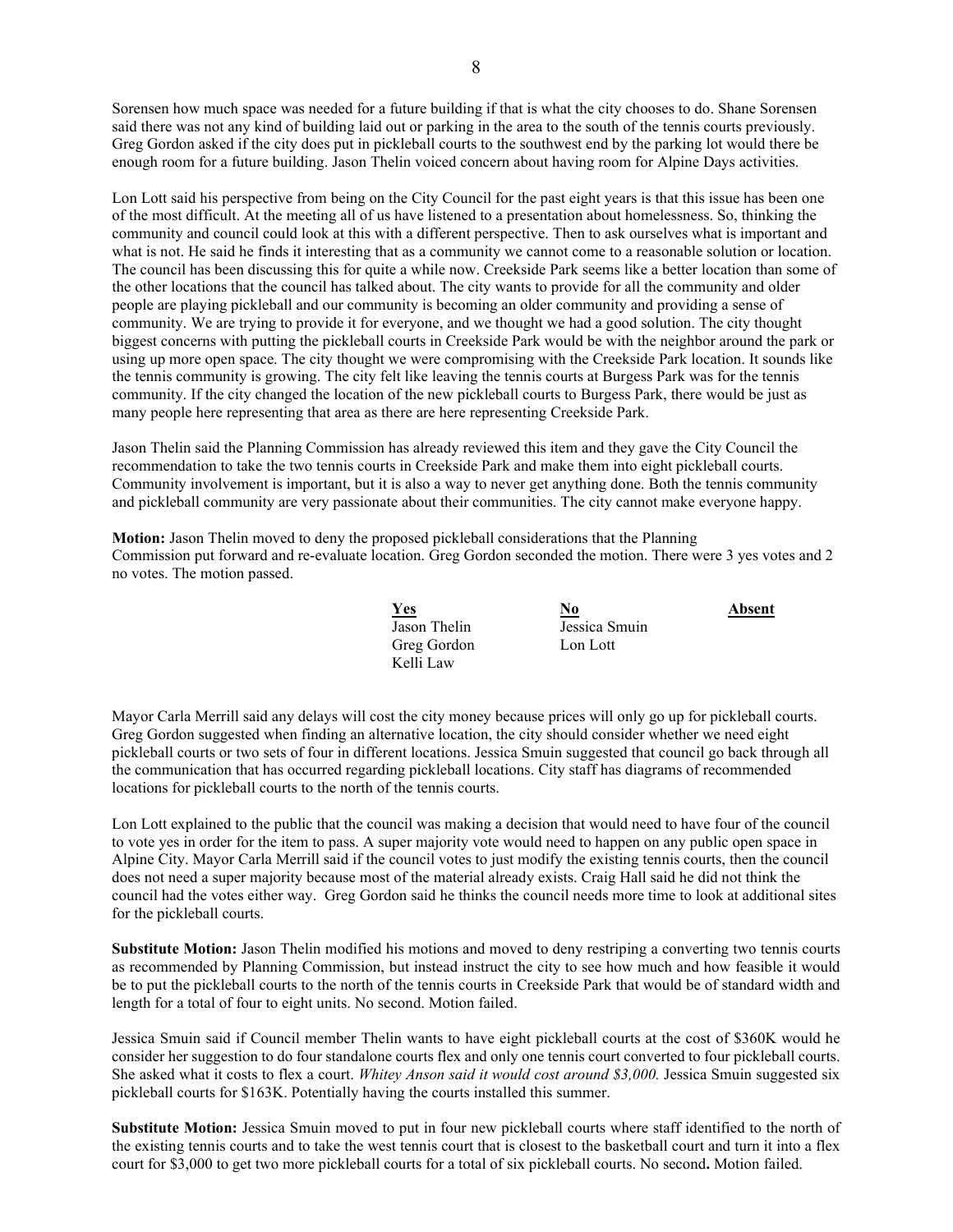# **C. Resolution R2022-18: Approval of Timpanogos Special Service District 2022 Amended and Restated Sewer Treatment Services Contract and Collection Maintenance Agreement**

Item moved to Consent Calendar and approved.

## **D. Approval of Bridle Up Hope Trail Easement**

Shane Sorensen explained Bridle Up Hope has approached Utah County about accessing Tourism, Recreation, Cultural, Convention and Airport Facilities Tax Act Funds (TRCC Funds) to construct a trail on property they own that is located east of the horse barn and goes up the mountain. We understand that the trail will be a hiking and equestrian trail. As they have worked through the process with Utah County, an issue has come up that the project must meet the definition of "recreation facility" in Article 59-12-602(9) defined as "any publicly owned or operated park, campground, marina, dock, golf course, water park, historic park, monument, planetarium, zoo, bicycle trails and other recreation or tourism." It is our understanding that Bridle Up Hope is requesting that the city accept an easement for the proposed trail and be the operator of the trail. If Alpine City is willing to do this, we recommend that a blanket temporary construction easement be granted to the city to allow the trail to be constructed. Once the trail is complete, the alignment of the as-built trail could be surveyed, and a legal description be written for a permanent easement. The temporary construction easement would go away once the permanent easement is recorded.

Program Director at Bridle Up Hope Nicole Hadlock said they have received a grant from Utah County. Bridle Up Home has worked with the Breezy Anson from the Trail Committee. Nichole Hadlock said that Bridle Up Hope services around 400 students. When the students graduate at the end of the program, they get to go for a trail ride.

Greg Gordon asked about where the public would be parking. Nicole Hadlock said parking would be at the mouth of American Fork Canyon, but foot traffic could come on Bridle Up Hope property. Greg Gordon asked about the trails connections to the Bonneville Shoreline. Jason Thelin said when he was on Planning Commission, he remembered founder of Bridle Up Hope Mr. Covey said that the area would always be open to the public. Will Jones said he is supporting this he did ride this trail. Jason Thelin said when the Pearce's owned, but they don't own it and Bridle Up Hope does not own it. There are no bikes allowed on the Bonneville shoreline. Will Jones suggested looking for an area for a parking lot by Warren Bradshaw's home so that residents have easier access. We need to have signs to have no biker and have they will maintain it. Close the trail when weather is bad, and the trail is too muddy for horses to use. Bridle Up Hope has 21 months to finish the job. Nicole Hadlock said they would be finished sooner than the 21 months.

**Motion:** Jason Thelin moved to approve the Bridle Up Hope Trail Easement as proposed. Kelli Law seconded the motion. There were 5 yes votes and 0 no votes, as recorded below. The motion passed unanimously.

| <u>Yes</u>    | <b>Nays</b> | Absent |
|---------------|-------------|--------|
| Jason Thelin  |             |        |
| Greg Gordon   |             |        |
| Kelli Law     |             |        |
| Jessica Smuin |             |        |
| Lon Lott      |             |        |

**Motion:** Jessica Smuin moved to extend the meeting until 9:30 pm. Greg Gordon seconded the motion. There were 4 yes votes and 1 no votes, as recorded below. The motion passed.

| <u>Yes</u>    | <u>No</u>    | Absent |
|---------------|--------------|--------|
| Greg Gordon   | Jason Thelin |        |
| Kelli Law     |              |        |
| Jessica Smuin |              |        |
| Lon Lott      |              |        |

## **E. Consideration for Approval of Farmer's Market at Legacy Park – Carlyn Thompson**

Petitioner withdrew

**F. Approval for Installation of Trail Signs Restricting Uses on Certain Trails During Certain Times of the Year**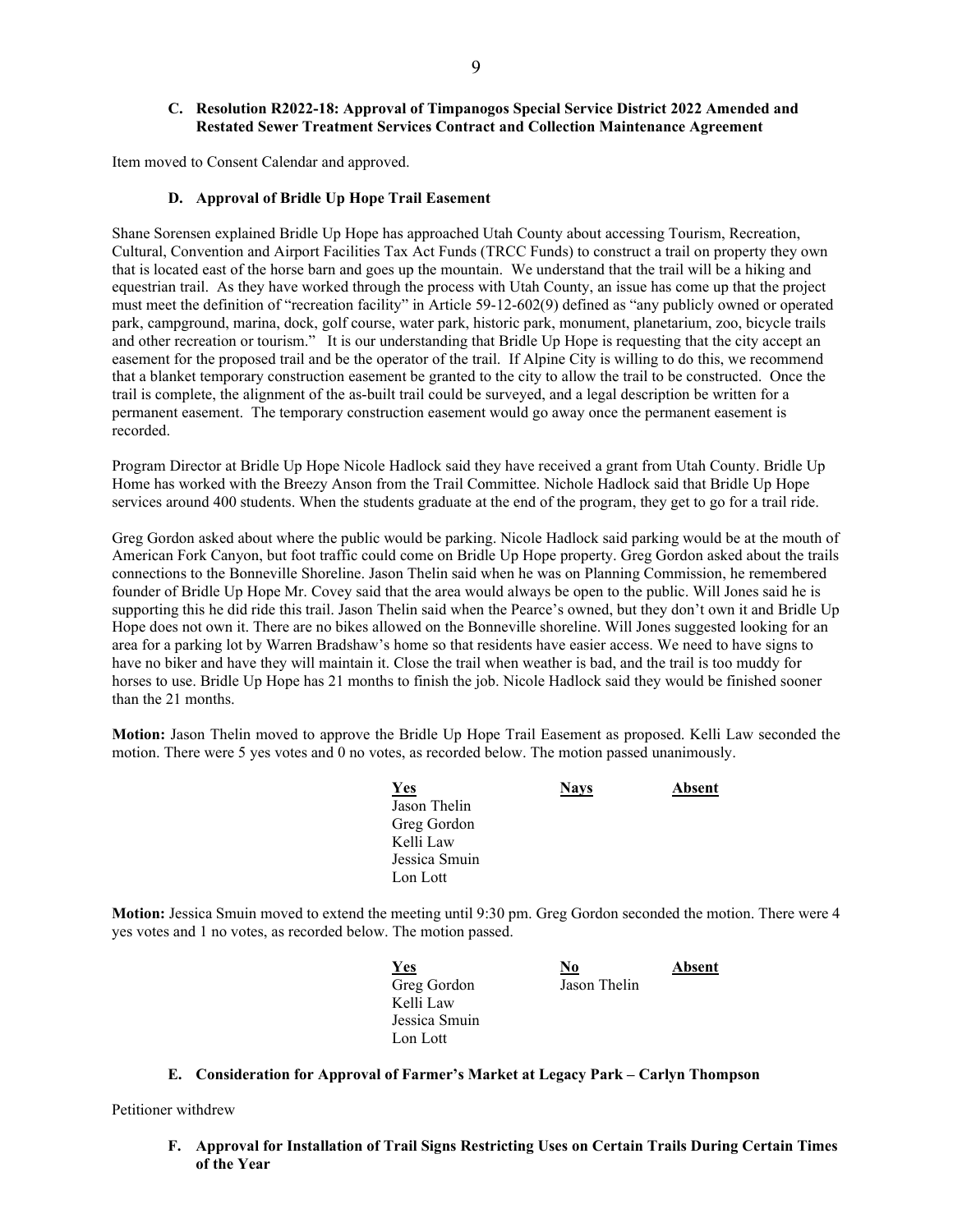Trail Committee member Breezy Anson said the following would be closed to horses, November  $1<sup>st</sup> - May  $1<sup>st</sup> + 1<sup>st</sup> + 1<sup>st</sup> + 1<sup>st</sup> + 1<sup>st</sup> + 1<sup>st</sup> + 1<sup>st</sup> + 1<sup>st</sup> + 1<sup>st</sup> + 1<sup>st</sup> + 1<sup>st</sup> + 1<sup>st</sup>$$ and Shelly Butterfield are going to come up with a route for horse to take. Mayor Carla Merrill said she is concern with a single track in Lambert Park. Jessica Smuin asked if we can have them come back with a complete list of trails. Several trails have been repaired multiple times to mitigate damage from horses.

The Trails Committee is recommending preventing damage from occurring that the Forbidden and Three Falls trails be closed to horses and mules from November 1st to May 1st and that the trails be signed accordingly. Jessica Smuin voiced concern about taking a vote before seeing all the trails including the one Breezy Anson and Shelly Butterfield would be coming up with.

**Motion:** Kelli Law moved to close forbidden and Three Falls trail from November 1<sup>st</sup> – May 1<sup>st</sup>. Jason Thelin seconded the motion. There were 4 yes votes and 1 no votes, as recorded below. The motion passed unanimously.

| <u>Yes</u>   | $\underline{\mathbf{No}}$ | Absent |
|--------------|---------------------------|--------|
| Jason Thelin | Jessica Smuin             |        |
| Greg Gordon  |                           |        |
| Kelli Law    |                           |        |
| Lon Lott     |                           |        |

#### **G. Poppies Preserve and Restoration Plan**

Jessica Smuin explained she had recently applied for grant to build some paths and fencing to protect the poppies and ruins in Lambert Park. The grant opportunity is through the Utah Office of Outdoor Recreation. The anticipated time frame for awarding of the grant is May 5, 2022.

The Lambert Poppy Trails are some of the oldest trails in Lambert Park dating back to the 1960's. The trails, poppy garden and Lambert Homestead are a tremendous asset to Alpine City. Residents have visited the poppy garden and ruins for decades creating family memories over multiple generations.

In recent years its increased notoriety has endangered the area and it is no longer sustainable in its current state. Outdoor enthusiasts, in the thousands, visit the site during the blooming season, from late May to mid-June. The flowers are trampled, and the ruins are climbed upon and damaged. Immediate action must be taken to preserve this historical treasure.

Jessica Smuin said the fencing proposal would be a temporary measures be installed that will protect the poppies and allow them to revegetate and rehabilitate while a permanent solution is put in place to sustain Lambert Ruins for years to come. The temporary measures include temporary fencing that would be placed around designated areas. The proposed temporary fence placement should be installed as soon as possible. Kelli Law asked about are we purchasing the fence. Shane Sorensen said we can get it from Home Depot. Jessica Smuin said the grant \$45K. Lon Lott asked what the final plan will cost. Jessica Smuin said she would send the spread sheet she created to Lon Lott. Kelli Law said he was in favor of preserving the poppies. Shane Sorensen said the city would need approximately 830 feet of fencing at a cost of less than \$5K. Lon Lott suggested getting permeant fencing around the poppies. Jessica Smuin said eventually the city will get posts with cording to designate the paths with areas for photo ops. The fencing being purchased now would block the area for a two seasons in order to restore the poppies. Jason suggested signage.

**Motion:** Kelli Law moved to approve the poppies preserve and restoration plan as proposed. Greg Gordon seconded the motion. There were 5 yes votes and 0 no votes, as recorded below. The motion passed unanimously.

*<u>Yes No</u>* **Absent**  Jason Thelin Greg Gordon Kelli Law Jessica Smuin Lon Lott

**VII. STAFF REPORTS**

#### **Chief Brian Patten**

Chief Brian Patten reminded council and staff about the LPPS meeting Wednesday morning.

#### **Bonnie Cooper**